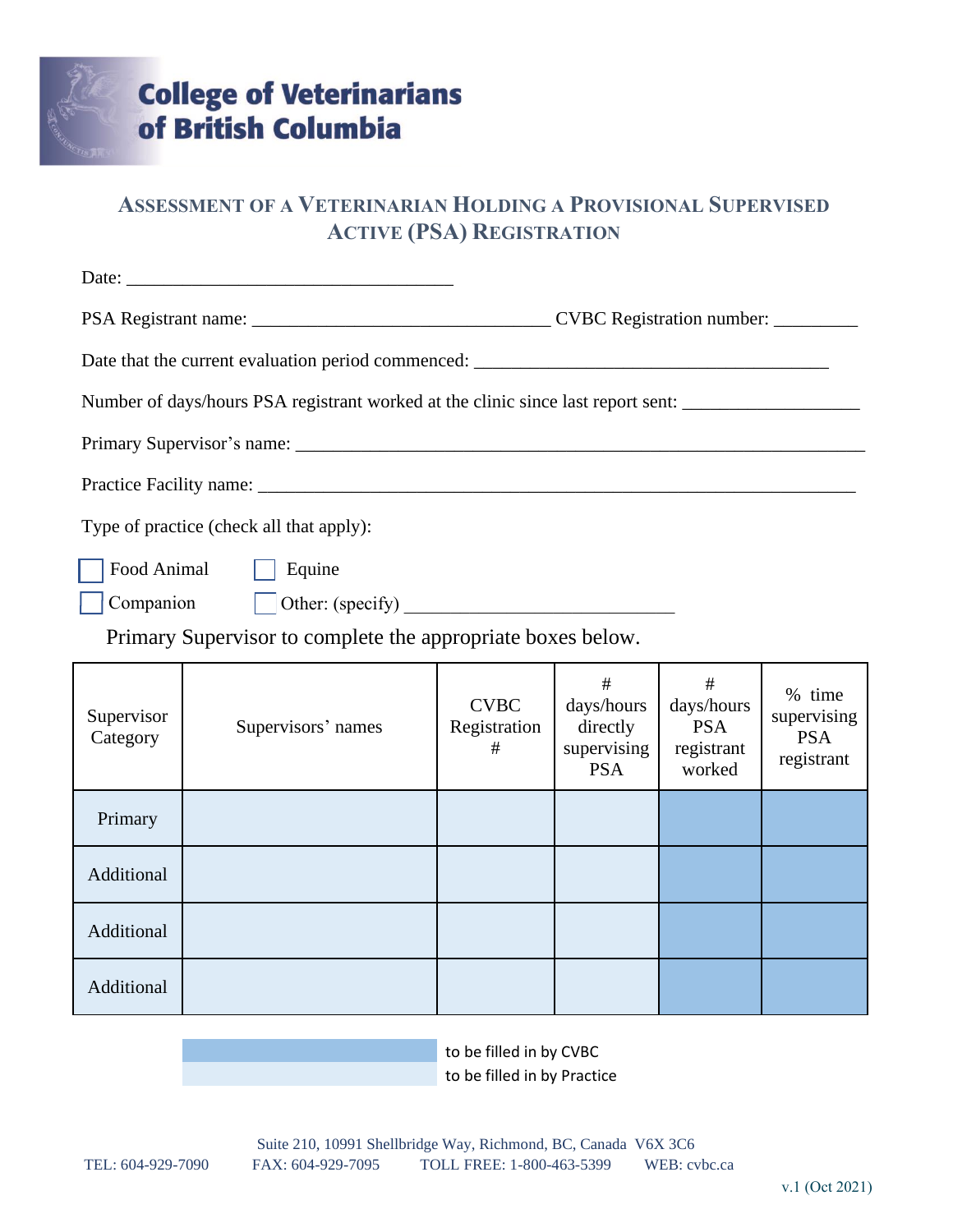**Supervisor: Please complete this assessment of the PSA registrant named on the previous page. Review assessment with the PSA registrant. Once both signatures have been placed on the form, please forward the completed assessment to CVBC by FAX (604-929-7095) or email to cspring@cvbc.ca.**

## **Instructions:**

Please use the "Comments" section to provide more detail to support the rating given, if necessary. For any section where the PSA registrant scores less than "Satisfactory", use the "Comments" section to indicate what steps are being taken to improve the PSA's skills in this area for review by the Registrar.

## **A. Knowledge Base (Basic and Clinical)**

Excellent: Commonly displays knowledge beyond entry level expectations.

Very Good: Comprehensive knowledge base, recognizes most issues.

Satisfactory: Displays adequate knowledge, recognizes limitations, and tries to correct them.

Needs Improvement: Adequate knowledge but does not recognize limitations.

Unsatisfactory: Lacks basic factual knowledge for adequate knowledge base.

Comments:

# **B. History Taking / Interview Skills**

Excellent: Comprehensive and consistent questioning, accurate problem identification and further characterization, excellent interview skills

Very Good: Thorough, logical, and complete collection of information. Elicits subtle historical points.

 Satisfactory: All basic areas covered consistently, some minor limitations recognized and being addressed.

 Needs Improvement: Usually complete but does not recognize limitations in eliciting basic historical points.

 Unsatisfactory: Consistently incomplete history taking, not addressing limitations in conducting interview.

Comments: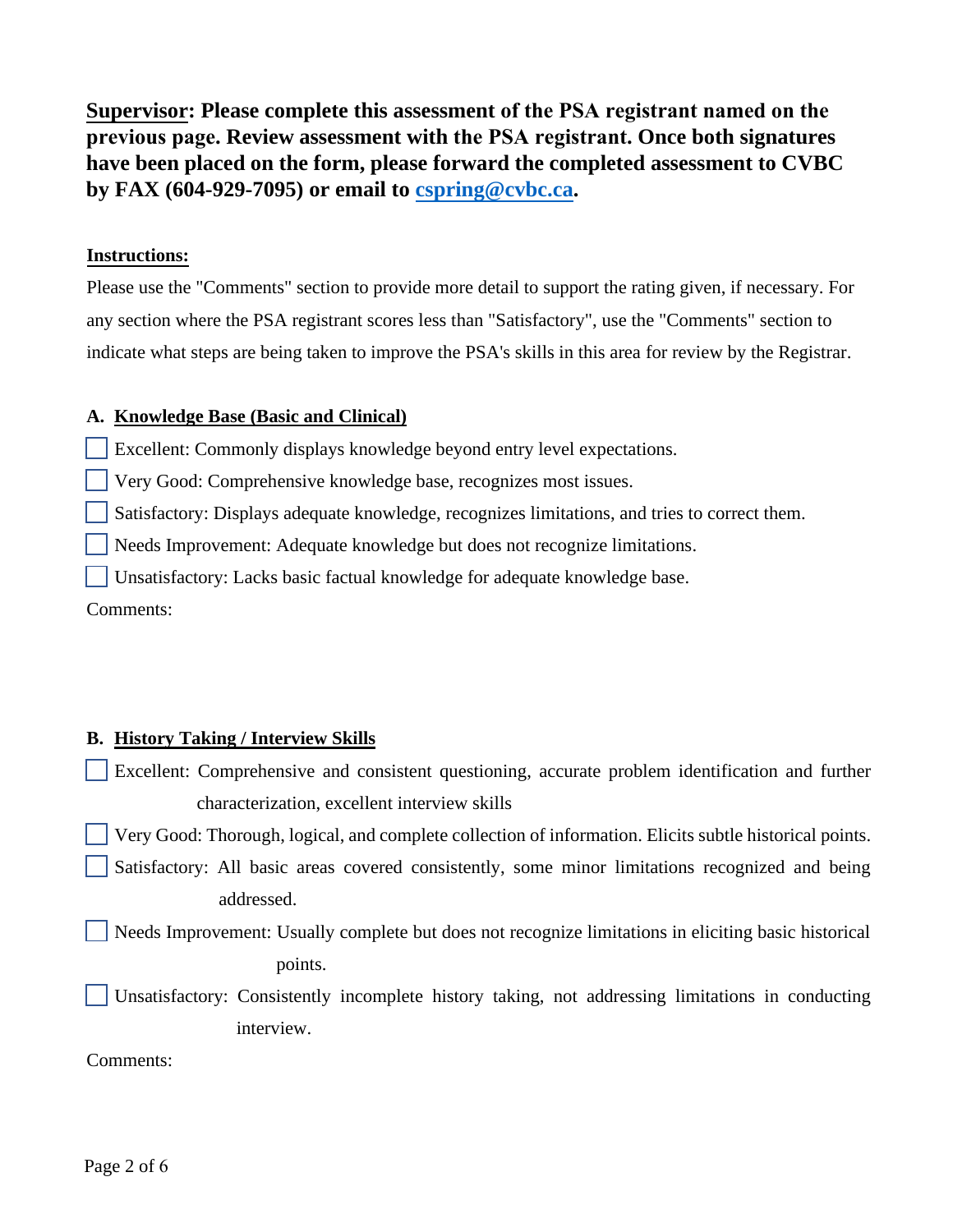## **C. Physical Examination**

- Excellent: Very thorough, well organized, all important findings detected, finds subtle or difficult signs, excellent gentle control of patient
- Very Good: Complete, detects some subtle findings, good restraint and control.
- Satisfactory: Carefully done, most findings detected, recognizes limitations, and tries to correct them.
- Needs Improvement: Usually complete, does not recognize areas that are missed.
- Unsatisfactory: Incomplete, misses obvious findings, major technical deficiencies, rough handling of patient

Comments:

## **D. Clinical Judgement**

Excellent: Excellent assimilation of facts and breadth of reasoning in interpretation. Exceeds expectations.

Very Good: Able to integrate complex issues and to develop clear interpretations and next steps.

 Satisfactory: Able to recognize and describe most issues and form next steps correctly. Does have minor limitations and tries to correct them.

 Needs Improvement: Limited assimilation of facts and inconsistent generation of plans, limited awareness of gaps.

 Unsatisfactory: Difficulty generating differential diagnoses, diagnostic and therapeutic plans incomplete and/or not logically derived from data.

Comments:

## **E. Technical and Procedural Skills**

Excellent: Displays technical expertise beyond entry level expectations

Very Good: Completes most procedures without difficulty, good understanding of risks and benefits.

Satisfactory: Completes procedures well, has a reasonable understanding of procedures.

Needs Improvement: Challenged on some procedures but an adequate knowledge of what is expected.

Unsatisfactory: Difficulty using proper techniques, inadequate knowledge of procedures.

Comments: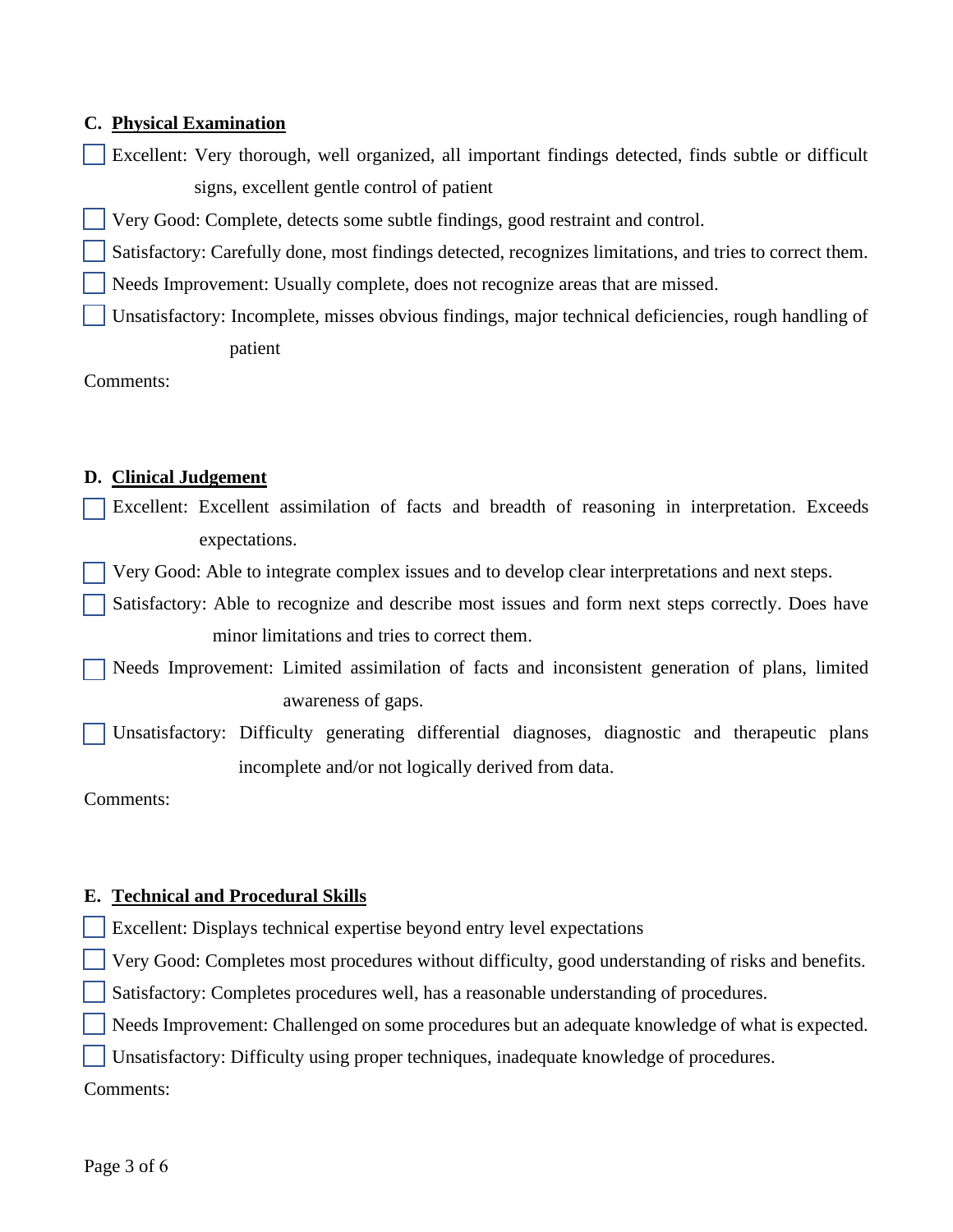## **F. In-clinic Patient Care**

Excellent: Exceptionally reliable in meeting responsibilities for organizing, completion, and documenting in-patient care, exceeds entry level expectations. Supportive of other staff in their duties.

 Very Good: Reliable in the completion of in-patient tasks without prompting, comprehensive followup, always up to date in tasks and records.

Satisfactory: Requires minimal prompting with in-patient responsibilities, follows up on any problems

 Needs Improvement: Inconsistent in ability to carry out in-patient responsibilities without reminders and direct oversight but is aware of challenges and trying to address them.

 Unsatisfactory: Expected tasks not completed correctly without frequent direct supervision and prompting.

Comments:

#### **G. Oral Presentation Skills**

Excellent: Clear and well organized, listens well to responses, patient with questions, honest in responses

Very Good: Clear and well organized in oral communications/discussions, listens well.

Satisfactory: Clear and well organized in oral communications/discussions.

Needs Improvement: Occasionally lacks clarity and organization in oral presentations/discussions.

Unsatisfactory: Lacks clarity and organization in oral presentation/discussion.

Comments:

#### **H. Written Records and Notes**

Excellent: Records are completed following CVBC standards in a timely legible and logical manner with strong documentation of discussions and contacts with owners. Beyond entry level expectations.

Very Good: Records are clear, complete and follow CVBC standards.

Satisfactory: Records are complete and follow CVBC standards,

Needs Improvement: Records follow CVBC standards but are not always timely or complete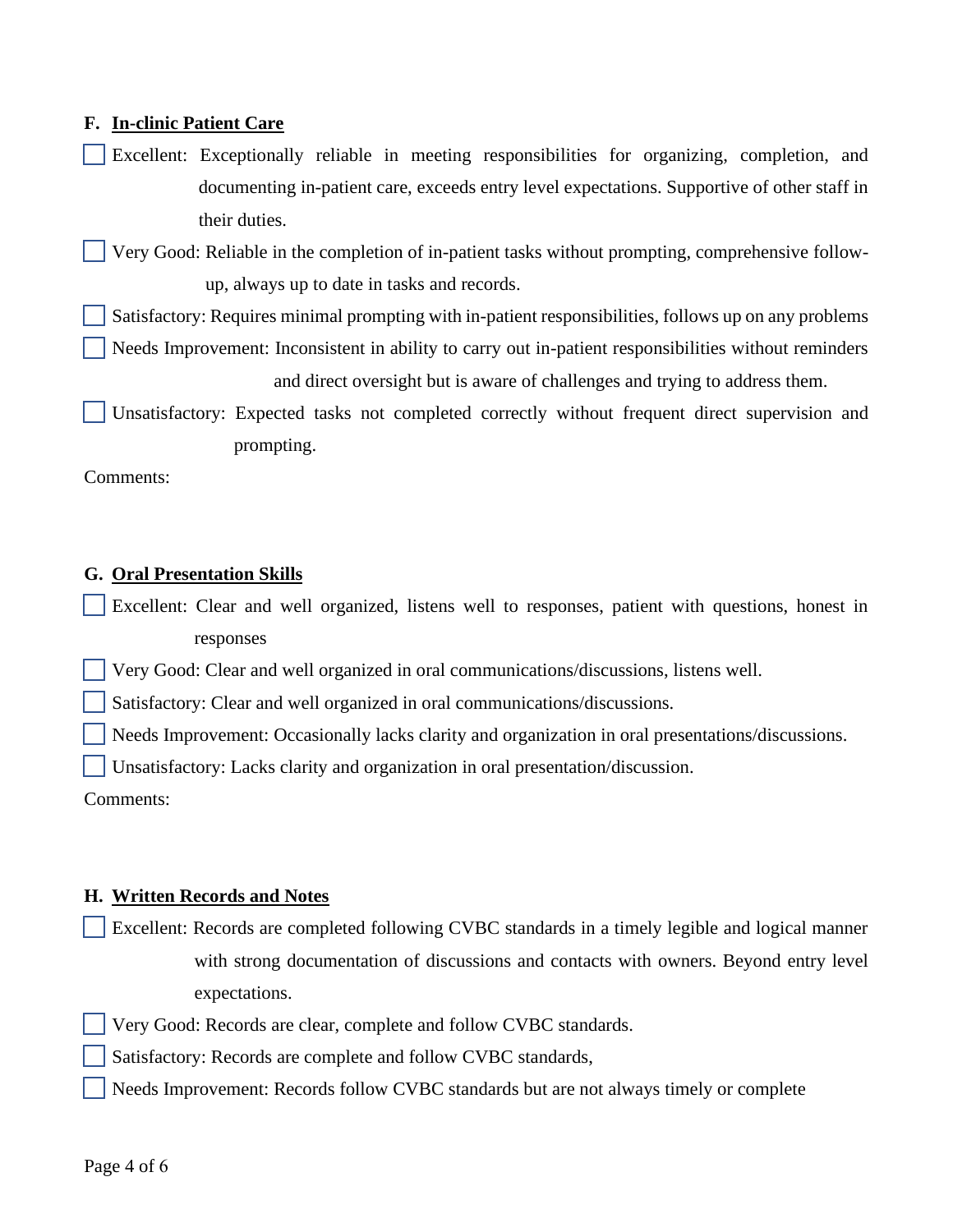Unsatisfactory: Records do not follow CVBC standards Comments:

## **I. Interpersonal Skills (Client/Practice Team)**

Excellent: Attentive, composed and expressive in verbal and non-verbal communications with both clients and practice teams. Clear explanations, exceeding entry level standards.

 Very Good: Strong verbal and non-verbal connections with clients and practice teams. Skill set is beyond entry level standard but inconsistently applied.

Satisfactory: Effective verbal and non-verbal skills in relating to clients and practice team.

 Needs Improvement: Inconsistent communications that occasionally result in a negative impression or miscommunication.

 Unsatisfactory: Awkward when communicating and often results in a negative impression. Comments:

# **J. Self-directed Learning / Initiative / Motivation**

- Excellent: Experienced and competent in self-directed learning. Needs no guidance or support. A very motivated learner who sets and achieves goals regularly.
- Very Good: Sets attainable goals and follows through. Follows-up quickly when a gap in information is self-identified.

 Satisfactory: Motivated to set appropriate goals to advance but occasionally needs direction to be effective. Follows up on all recommended reading and remains current.

 Needs Improvement: Inconsistent goal setting and monitoring of progress. Occasionally lacking timely follow-up when gaps in current knowledge are apparent.

Unsatisfactory: Is not setting and attaining goals or showing improvement in knowledge base.

Comments: